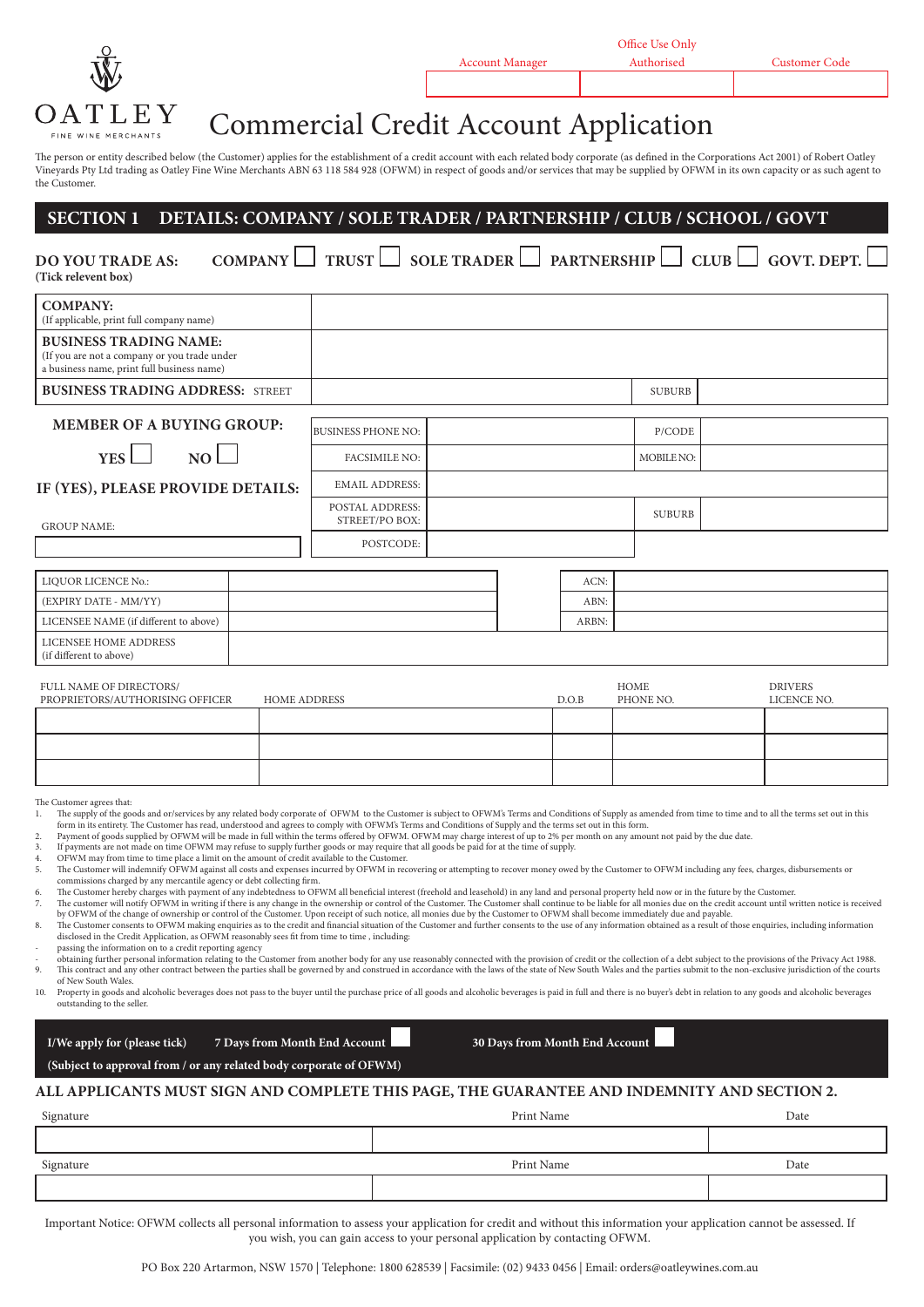## **GUARANTEE AND INDEMNITY**

In consideration of OFWM (as defined in the Commercial Credit Account Application) at the request of the Guarantors, agreeing to supply or continue to supply Goods on credit to the Customer (as defined in the Commercial Credit Account Application), the Guarantors undersigned hereby unconditionally agree/s to:

- i. Guarantee to OFWM the due and punctual payment of all sums of money, interest and charges which are or may become payable on any account or in any manner whatsoever by the Customer to OFWM (including any fees, charges, disbursements or commissions charged by any mercantile agency or debt collecting firm in enforcing or attempting to enforce payment by the Customer of any such money)
- ii. Indemnify and keep OFWM indemnified against all losses, damages, costs and expenses suffered or incurred by OFWM as a result of any act default or breach of the obligation of the Customer, including the Customer not paying, when due, any amounts owing by the Customer to OFWM whether for goods or services supplied to the Customer by OFWM or any other account.
- iii. On demand, to pay to OFWM any amount due to it by the Customer and unpaid for more than SEVEN (7) days after the due date for payment.
- iv. Hereby charge with payment of any indebtedness to OFWM all beneficial interest (freehold and leasehold) in any land and personal property held now or in the future by the Guarantors
- v. This guarantee and indemnity shall be irrevocable and a continuing obligation and the Guarantors shall not be wholly or partially released until OFWM releases the guarantor in writing.
- vi. The liability of the Guarantors under this guarantee and indemnity shall not be avoided or affected by:
	- (a) The granting of time or other indulgence, consideration or compromise by OFWM to any person
	- (b) The release of the Customer or any co-guarantor named in this guarantee whosoever by OFWM (c) Any subsequent transaction or arrangement between OFWM, the Customer and/or any other person or by the Customer and/or OFWM making any variation or alterations in the terms of any agreement made between them;
	- (d) OFWM becoming a party to or bound by any compromise, assignment of property, scheme of arrangement, composition of debts or scheme of reconstruction in respect of any property or any person;
	- (e) OFWM failing or neglecting to exercise any of its powers;
	- (f) Any act, omission, laches or default on the part of OFWM where the liability of any person to OFWM would but for this prevision have been affected, released or discharged;
	- (g) The death or incapacity or notice to OFWM of the death or incapacity of any person;
	- (h) The bankruptcy of any person or the winding up or liquidation of any company;
	- (i) The dissolution or alteration in the composition of any partnership; or
	- (j) The release or discharge by OFWM of any property or person from any of the covenants or provisions of this guarantee or indemnity.
- vii. Until OFWM receives all moneys payable to it by the Customer, the Guarantors shall not be entitled on any grounds directly or indirectly to claim the benefit of any distribution, dividend or payment arising out of or relating to:
	- (a) the liquidation, official management, compromise, arrangement, amalgamation, reconstruction, winding up or dissolution of any corporation; or
	- (b) the assignment for the benefit of creditors, arrangement of composition with creditors, bankruptcy or death or any person; in competition with OFWM, so as to diminish any distribution, dividend or payment which, but for that proof, OFWM would otherwise have been entitled to receive.
- viii. The Guarantors must pay to OFWM:
	- (a) all OFWM costs outgoings fees and expenses of and incidental to any exercise or attempted exercise of OFWM rights under this guarantee and indemnity;
	- (b) interest at the rate of TWO PER CENT (2%) per month on all outstanding costs outgoings and expenses secured by this guarantee and indemnity calculated from the date of demand for payment by OFWM; and
	- (c) all duties payable under the Stamp Act 1921 and all filing and registration fees in connection with this guarantee and indemnity.
- ix. All acts and things which OFWM is required or empowered to do under this guarantee and indemnity may be done by it or its solicitor, agent, contractor or employee.
- x. This guarantee and indemnity will be binding upon each person who has executed it notwithstanding:
	- (a) the failure of any person named as a party to execute it; or
	- (b) the avoidance or unenforceability of any part of this guarantee and indemnity or collateral security.
- xi. In the event that any part of this guarantee and indemnity is or becomes void or unenforceable then that part shall be served from the remainder to the intent that parts that shall not become void or unenforceable shall remain in full force and effect and be unaffected by any severance
- xii. That OFWM may make enquiries as to the credit and financial situation of the indemnifier and further consents to the use of any information obtained as a result of those enquiries, including information disclosed in the Credit Application as OFWM reasonably sees fit from time to time, including:
- passing the information on to a credit reporting agency
- passing the information on to a debt collector
- obtaining further personal information relating to the indemnifier from another body for any use reasonably connected with the provision of credit or the collection of debt subject to the provisions of the Privacy Act 1988
- xiii. This guarantee and indemnity shall be governed by and construed in accordance with the laws of the State of New South Wales and the parties hereto submit to the non-exclusive jurisdiction of the courts of New South Wales

| Signature | Print Name | Date |
|-----------|------------|------|
|           |            |      |
| Signature | Print Name | Date |
|           |            |      |
| Signature | Print Name | Date |
|           |            |      |
| Signature | Print Name | Date |
|           |            |      |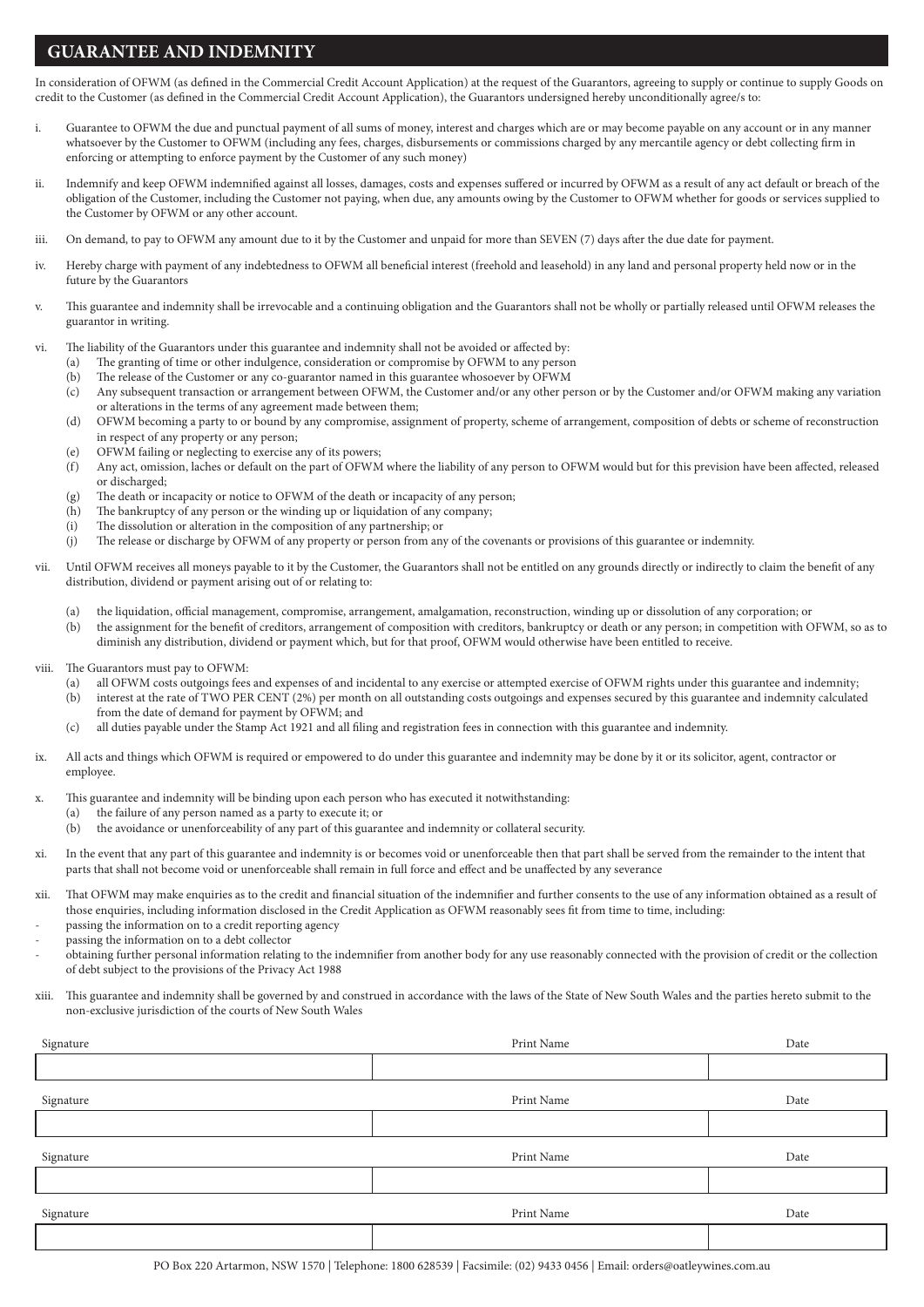## **SECTION 2 ALL APPLICANTS MUST COMPLETE THIS SECTION**

|    | CREDIT REFERENCES: PLEASE LIST YOUR MAIN SUPPLIERS (TRADING ACCOUNTS ONLY) |           |  |        |  |
|----|----------------------------------------------------------------------------|-----------|--|--------|--|
|    |                                                                            | $A/C$ NO. |  | PHONE: |  |
| z. |                                                                            | $A/C$ NO. |  | PHONE: |  |
|    |                                                                            | $A/C$ NO. |  | PHONE: |  |

## **IS THIS AN EXISTING BUSINESS?** NO  $\Box$  YES  $\Box$  IF YES, PLEASE PROVIDE DETAILS BELOW

PREVIOUS OWNER DETAILS

| <b>OWNER'S NAME:</b>                            |                            |  |
|-------------------------------------------------|----------------------------|--|
| COMPANY TRADING NAME:                           |                            |  |
| DATE OUTLET PURCHASED:                          | PREVIOUS OWNER CONTACT No: |  |
| PERSON AUTHORISING<br>PAYMENT OF ACCOUNTS:      | POSITION:                  |  |
| CONTACT DETAILS OF<br><b>AUTHORISED PERSON:</b> |                            |  |

# **BUSINESS PREMISES:** OWNED RENTED LEASED

| TYPE OF BUSINESS:                                     |  |
|-------------------------------------------------------|--|
| l date you commenced<br>TRADING AT THIS OUTLET:       |  |
| DETAILS OF YOUR<br><b>PREVIOUS BUSINESS:</b>          |  |
| AFFILIATED OR PARENT<br><b>BUSINESS OF APPLICANT:</b> |  |

## **SPECIAL DELIVERY INSTRUCTIONS**

| Is the driver authorised to deliver goods where no signature is available at time of delivery? |                 |  |
|------------------------------------------------------------------------------------------------|-----------------|--|
| If yes, Customer accepts full responsibility subject to the following delivery instructions:   | $YES$ NO $\Box$ |  |

## **CREDIT SORT/BANK DETAILS**

| Approximate monthy credit required (incl. of GST)      | Trading Bank | Branch |
|--------------------------------------------------------|--------------|--------|
|                                                        |              |        |
|                                                        |              |        |
| ENTITY RESPONSIBLE FOR PAYMENT (provide business name) |              |        |

## **METHOD OF PAYMENT (PLEASE TICK)**

**CASH CHEQUE ELECTRONIC FUNDS TRANSFER** 

(our account details will be advised if this option is preferred)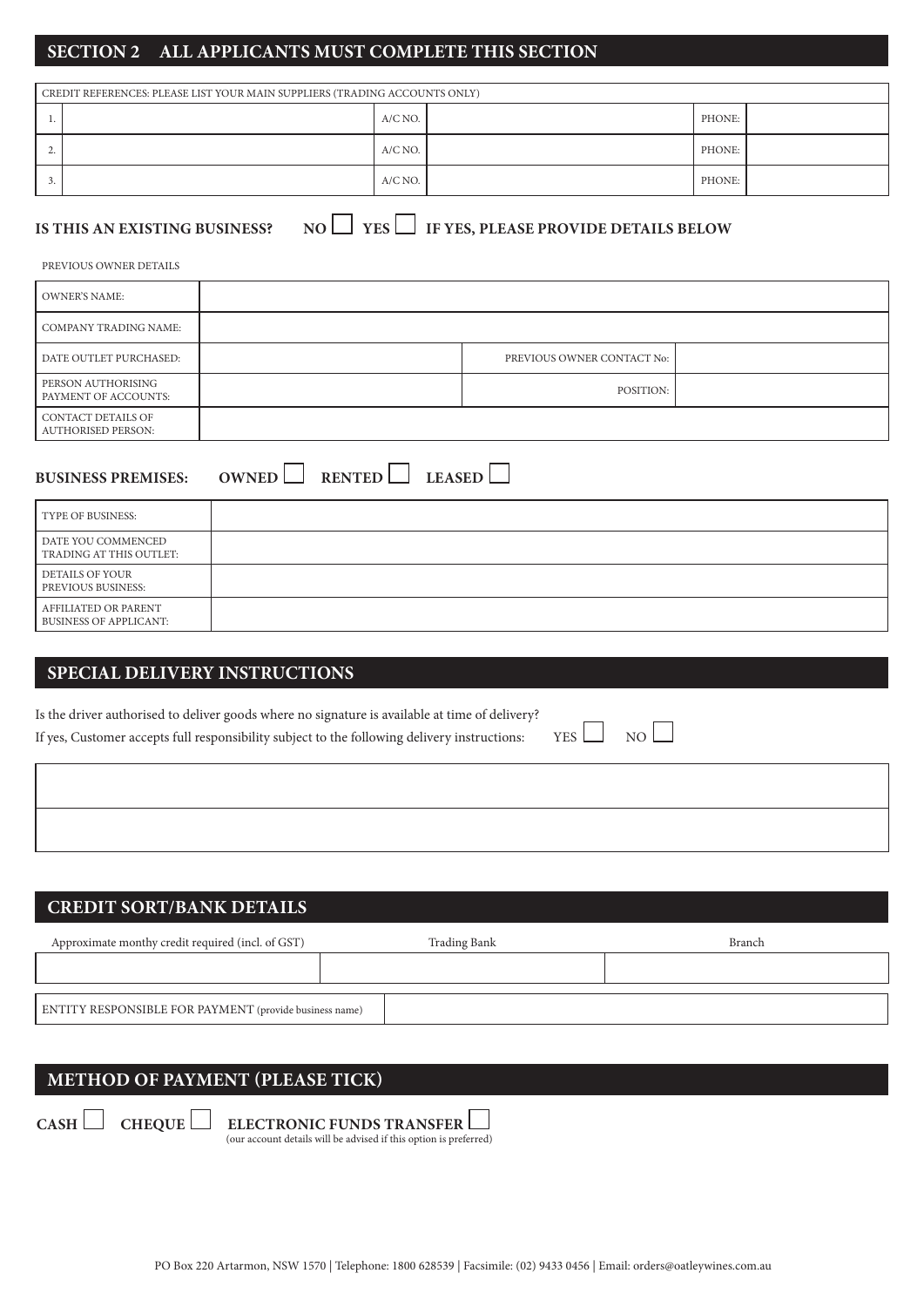TO: Robert Oatley Vineyards Pty Ltd trading as Oatley Fine Wine Merchants ABN 63 118 584 928 of Level 3, 100 Pacific Highway St Leonards, New South Wales 2065 ("OFWM").

The Customer mentioned above hereby requests that OFWM provide it with goods ("Goods") on credit and agrees that all Goods are supplied on the following terms, on OFWM's Terms and Conditions of Supply and such other additional terms and conditions as OFWM may impose on a particular occasion or from time to time

### **CREDIT TRADING TERMS:**

- 1 Unless alternative arrangements are made in writing between OFWM and the Customer, the customer must pay for all goods no later than the terms as specifically indicated in the Commercial Credit Account Application approved by OFWM (or, where not so specifically indicated in the Commercial Credit Account Application, no later than the end of the month following the date of invoice).
- 2 The amount of credit extended to a Customer is subject to review, and any decision to increase, decrease or revoke credit shall be at the sole discretion of OFWM.
- 3 In the event that Customer does not pay for the Goods by the due date, OFWM may, in addition to taking any other action, (a) Charge interest on all overdue payments at the rate of TWO PER CENT (2%) per month calculated daily for each day payment is overdue, and (b) Suspend all further delivery of Goods, whether or not any order has been accepted, or further performance of any contract with the Customer. The Customer will indemnify OFWM for all costs incurred by OFWM by reason of any overdue payment, including any collection or legal fees or costs of taking possession of Goods, and the costs will be added to the account of the Customer.
- 4 All cheques returned (Dishonor, Stop Payment, Refer to Drawer, Insufficient Funds) will be subject to a \$20.00 handling charge and will result in a review of credit.
- 5 Any expenses, costs or disbursements reasonably incurred by OFWM in recovering or attempting to recover any outstanding monies including debt collection agency fees and solicitor's costs shall be paid by the Customer.
- 6 The goods supplied by OFWM to the Customer will be at the Customer's risk immediately upon delivery and the Customer should insure the Goods thereafter against such risks as it thinks appropriate.
- 7 Property in the goods supplied will not pass to the Customer until such a time as the Goods and all other Goods supplied by OFWM to the Customer have been paid in full. Until such time, the Customer must store the Goods in such manner as is necessary to clearly show that they are the property of OFWM.
- 8 Until such time as the Goods have been paid for in full, the Customer is at liberty to sell the Goods in the ordinary course of its business as agent for OFWM and shall account to OFWM for the proceeds thereof. In the event that the Customer defaults in payment for Goods supplied on or before the due date, OFWM has the right (without giving notice) to retake possession of the Goods and the Customer hereby authorises OFWM or its representative to enter the premises upon which the Goods are housed or stored for the purposes of retaking possession and OFWM shall not be liable for any costs damages expenses or any other losses suffered by the Customer as a result of OFWM retaking possession of such Goods.
- 9 Should there be any variation in the information supplied by the Customer and as set out herein or in the structure of the Customer's business OFWM shall be notified in writing forthwith and, unless such notification of variation is given, the Customer and the Guarantors shall remain liable to OFWM as though any Goods supplied by OFWM were supplied to the Customer.
- 10 AUTHORISATION TO OBTAIN INFORMATION REGARDING CREDIT WORTHINESS

Privacy Amendment (Private Sector) Act 2000

The signatories to this agreement and guarantors where applicable ("Customer"), hereby authorises OFWM to obtain from a business which provides credit information a report or information in relation to the Customer's commercial credit worthiness or commercial dealings and use such information for the primary purpose of assessing this application for credit in accordance with any law with respect thereto in force for the time being.

The Customer hereby agrees that OFWM may contact any trade references or other credit references at any time whether now or in the future for the primary purpose of assessing credit worthiness.

The Customer hereby agrees that in the event of default of payment of the debts that OFWM may disclose all information relating to the Customer's account to its collection agency for the purpose of recovering any or all amounts outstanding.

11 In the case where the Customer is trustee of a trust, then this agreement binds the Customer both in its capacity as trustee of the trust and in its own right.

| Signature | Print Name | Date |
|-----------|------------|------|
|           |            |      |
| Signature | Print Name | Date |
|           |            |      |

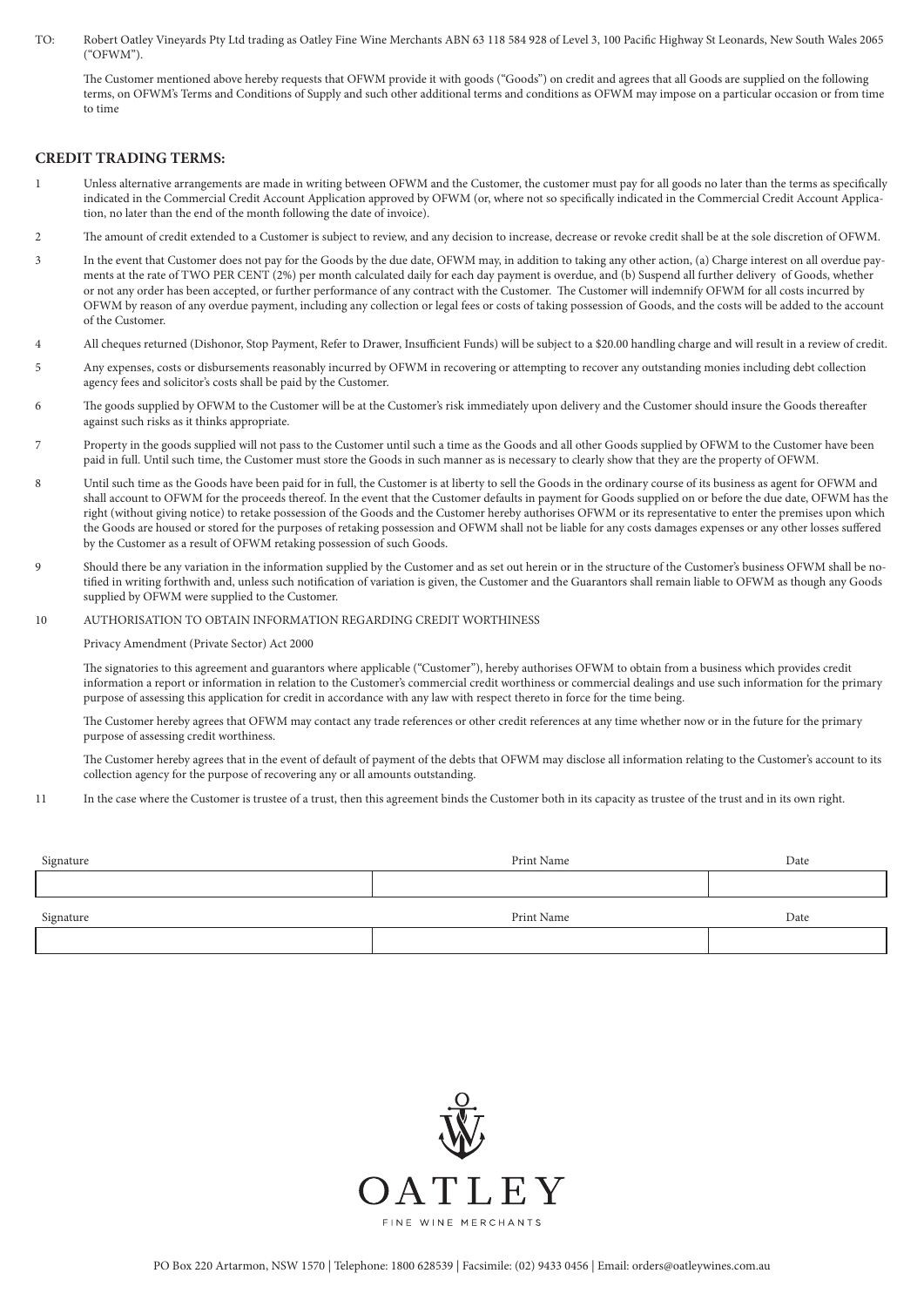### **TERMS AND CONDITIONS OF SUPPLY**

#### **GENERAL**

These terms and conditions cannot be varied without Robert Oatley Vineyards Pty Ltd, trading as Oatley Fine Wine Merchants ("OFWM") prior written consent. All goods ("Goods") will be supplied to the Customer only on these terms and conditions. Acceptance (by retaining the Goods or otherwise) of the Goods by the Customer will be conclusive acceptance of the terms and conditions of supply contained herein. The Customer must give OFWM one (1) month's notice in writing of any change in trading entity, the names of its principals, trading name, licence and/or address.

#### **PRICING**

All deliveries will be at wholesale price unless otherwise stated or agreed. Prices are subject to change at any time without notice. All wholesale prices include excise duty, where applicable, but exclude government Wine Equalization Tax (WET) and GST. WET will be charged where applicable. In all cases GST will be charged on the final net invoice price, after WET, if applicable. Prices are subject to any change in the amount of excise duty, GST, WET, freight or insurance between the date of order and delivery and any such amount will be reflected in the purchase price.

#### **ORDERS**

All orders are subject to acceptance by OFWM. Acceptance of all orders is at OFWM's sole discretion. Supply of Goods is subject to availability and to any order limits imposed in respect of Goods by OFWM. OFWM may, in its sole discretion, waive the application of an order limit in respect of an order. The Customer cannot cancel an order nor delay delivery once an order has been accepted, without OFWM's written consent. If the Customer wishes to claim a WET exemption (if applicable), the Customer must supply OFWM with the documentation required by OFWM. No claims for WET exemption will be accepted after the invoice has been processed.

#### **MINIMUM ODRER QUANTITIES**

National minimum order quantities apply to all sales orders. Higher minimum order quantities may apply for Regional areas outside of major cities – please consult your OFWM Account Manager or Customer Service if required.

#### **FREIGHT, HANDLING AND INSURANCE FEES (WHERE APPLICABLE)**

Delivery, handling and insurance ("The Services") will be provided by OFWM unless otherwise advised by the Customer in writing. The Services are the subject of a separate but optional contract between OFWM and the Customer. Where the Customer contracts for The Services, a delivery, handling and insurance fee ("The Services Fee") plus any additional delivery costs (see "Delivery" below) will be charged to the Customer's account. Cost for The Services have been met by OFWM on behalf of The Customer and where applicable, will be charged to the Customer's account and included in the composite invoice price. When The Services are provided to the Customer, The Services Fee charged to the Customer's account will be equal to 7% of the adjusted Landed Unit Cost ("LUC") price (the LUC price less The Services Fee). The Services Fee and any other additional delivery costs are separate and distinct from the amount charged for the supply of the Goods ("The Goods Price"). The Services Fee is included in the wholesale and/or LUC prices on an equalization basis unless a separate arrangement has been agreed between the Customer and OFWM. Where the Customer decides not to take up OFWM offer to perform The Services, the Customer must advise OFWM in writing beforehand so that arrangements can be made for reasonable access to be given to the Customer to pick up the Goods from the OFWM winery in Mudgee or to arrange for an alternative supplier to transport the Goods. Where the Customer elects not to acquire The Services, The Services Fee will not be charged.

#### **DELIVERY**

Where The Services (as defined in the paragraph above) are provided by OFWM, The Customer must specify the place of delivery when ordering Goods and may make specific arrangements for delivery and freight. There will be no extra charges for freight and handling fees over The Services Fee included in the wholesale price or the LUC price where delivered into capital city warehouses/ stores, unless an urgent delivery is requested by the Customer (in which case OFWM reserves the right to invoice the Customer for any additional delivery costs); or the Goods ordered by the Customer are for 2 physical cases or less (in which case OFWM reserves the right to invoice the Customer for the freight rate of \$10 (plus GST). OFWM will also arrange freight and delivery of Goods outside a Capital City Area unless other arrangements are made by the Customer and will invoice the Customer for any additional delivery costs over and above The Service Fee. OFWM reserves the right to charge Freight at the rate of \$20 (plus GST) for all deliveries outside of the Capital City Area that are less than 5 physical cases. Where the delivery is equal to or exceeds 5 physical cases there will be no additional freight charge. A "Capital City Area" is an area determined by OFWM in and around the cities of Sydney, Melbourne, Brisbane, Perth and Adelaide (for particulars of the actual areas, please contact OFWM).

Risk in the Goods passes to the Customer upon delivery to the Customer or the Customer's carrier. OFWM may consign or ship goods to the Customer in installments at varying times. OFWM is not responsible for and does not accept liability for delay or non-delivery of goods. In the case of late delivery, the Customer must accept and pay for the goods delivered. Each delivery will be regarded as a separate contract.

#### **PAYMENT TERMS**

Payment terms will, at OFWM's sole discretion, be payment on delivery or credit. Where credit has been granted by OFWM, payment is due in accordance with the terms set out in the Commercial Credit Account Application approved by OFWM. Time is of the essence in respect of the Customer's obligation to make payment for goods sold by OFWM to the Customer. Payment will be treated as made (1) if cash is tendered, on the date it is tendered; (2) if a cheque (bank or otherwise) or other negotiable instrument is tendered, on the date upon which the cheque or other negotiable instrument is negotiated and cleared by OFWM's bank; (3) if a direct bank deposit is made, on the date when the funds become available to OFWM. Credit accounts are subject to OFWM's standard credit terms and conditions and credit approval by OFWM. Credit facilities on any amount may be withdrawn or varied at the discretion of OFWM without notice to the Customer. If the Customer's account has not been paid by the due date, OFWM may cease supplying goods to the Customer, withdraw credit facilities and/or forfeit allowances. OFWM may also charge interest at the rate of 2% per calendar month on all overdue amounts from the date of default until the date of payment (payable daily). Further, the Customer agrees to reimburse OFWM for any legal expenses actually payable (whether or not under a costs agreement), debt collection expenses or bank charges incurred by OFWM in the recovery or attempted recovery of overdue monies. The Customer must not deduct from the price any setoff, counterclaim or other sum without OFWM's written consent

Any payments tendered by the Customer to OFWM must be applied as follows: (1) first as reimbursement for any legal expenses, debt collection expenses or bank charges set out above; (2) secondly, in payment of any interest charged to the Customer set out above; and (3) thirdly, in satisfaction or part satisfaction of the oldest portion of the Customer's account.

#### **PAYMENT BY CREDIT CARD**

OFWM may, at its sole discretion, allow a Customer to make payment for Goods by credit card. Where a Customer wishes to pay by credit card, a separate credit card service fee will be charged by OFWM. Such credit card service fee will have no bearing on the rights of the Customer in respect of claiming title in the goods whether the Customer pays for the goods in their own right. Such credit card service fee will be separate from the contract for the sale of the Goods and from any contracted freight services and will not form part of the LUC prices stated. OFWM may, at its sole discretion, elect to waive the credit card service fee.

The credit card service fee for payments made by Visa and Mastercard credit cards will be on charged at 1.5% of the amount invoiced. The credit card service fee for payments made by other American Express and other credit cards will be solely at the discretion of OFWM. These percentages are subject to change from time to time at OFWM's sole discretion. These credit card service fees are to recover the average cost incurred by OFWM in accepting payment by credit cards. The credit card service fees comply with the Reserve Bank of Australia Surcharging Standards issued in June 2012

#### **OVERDUE ACCOUNTS**

Notwithstanding other relevant changes, if the Customer fails to make payments on the due dates, OFWM may, in addition to taking any other action (a) charge interest on all overdue payments at two percent (2%) per month from the due date until the date of the payment and (b) suspend all further delivery of goods or further performance of any other contract with the Customer.

#### **CHANGE OF OWNERSHIP**

The Customer agrees to notify OFWM in writing of any change of ownership of the customer within 7 days of such change and indemnifies OFWM against any loss or damage incurred by it as a result of the customer's failure to notify OFWM of any change.

#### **RETENTION OF TITLE**

All goods delivered by OFWM remain the property of OFWM and the title in any goods does not pass to the Customer until all debts owed to OFWM on any account whatsoever, including interest, bank charges, legal fees and debt collection expenses are paid to OFWM in full. The Customer in the meantime takes custody of the goods and retains them as fiduciary agent and bailee of OFWM. Until the goods have been paid for in full, the Customer: (1) must properly store, protect and insure the goods; (2) may sell the goods, in the ordinary course of business, but only as fiduciary agent of OFWM; the Customer has no authority to bind OFWM to any contract or otherwise and must not purport to do so; the Customer receives all proceeds, whether tangible or intangible, direct or indirect, of any dealing with the goods (including any proceeds from insurance claims) in trust for OFWM; and (3) and agrees not to sell, assign, charge or otherwise encumber or grant any interest over any obligations which any third party may owe to the Customer as a result of the resale of the goods. If the sale price of all goods sold by OFWM to the Customer is greater than the sum of (1) the proceeds actually received by OFWM in respect of all dealings by the Customer with the goods; and (2) all other payments received by OFWM in respect of the goods, the difference remains a debt owing by the Customer to OFWM. Without prejudice to any other rights of OFWM, OFWM is entitled to reclaim possession of the goods, even if they have been paid for in full, in satisfaction of all debts owing to OFWM, if any of the following events occurs: (1) the Customer defaults under these terms or conditions; (2) the Customer commits an act of bankruptcy; (3) a receiver is appointed to the Customer; (4) the Customer goes into liquidation, administration, or some other form of insolvency administration whether formal or informal; (5) the Customer ceases to carry on business; (6) the Customer enters into a scheme or compromises with its creditors; or (7) an application or order is made to or by a court or a resolution is passed for the winding up of the Customer or notice of intention to propose such a resolution is given. The Customer grants to OFWM and its employees and agents an irrevocable right to enter the Customer's premises, or any other premises where the goods are reasonably believed to be stored, without notice, to search for, inspect, take possession of and remove goods supplied. The Customer agrees that OFWM and its employees and agents will not be liable to the Customer or any person claiming through the Customer for any such action taken. The provisions of this clause apply despite any arrangement between the parties under which OFWM grants the Customer credit. Notwithstanding the foregoing, it is agreed that the goods are at the entire risk of the Customer from the time of delivery. The Customer must insure the goods at their cost from delivery of the goods until they are paid for in full against such risks as it thinks appropriate. OFWM may commence legal action against the Customer if the goods are not paid for within OFWM's usual credit terms or any separate arrangement for credit made by OFWM with the Customer although property in the goods has not passed to the Customer.